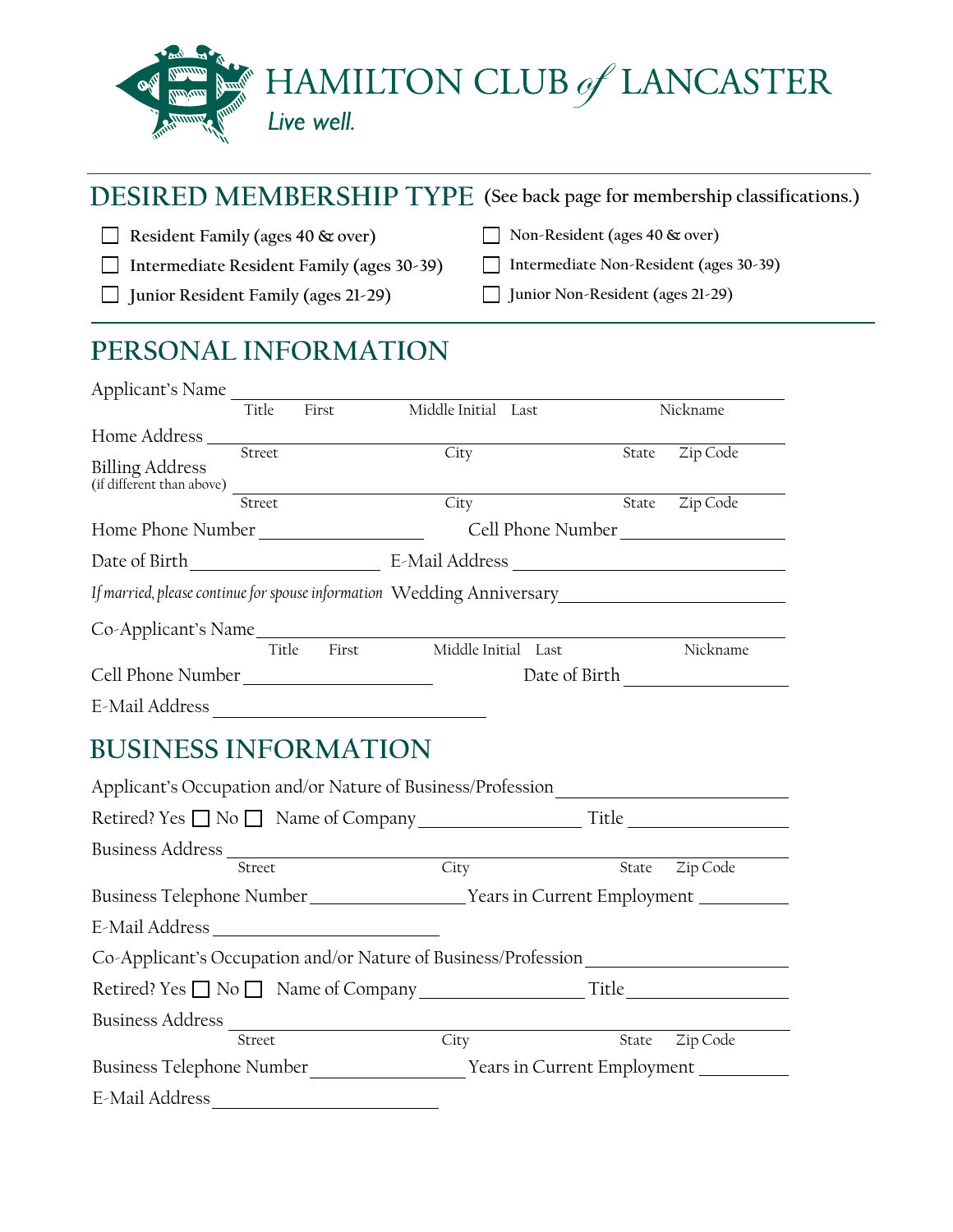

### **CHILDREN**

Children who are under the age of 21 and are entitled to club privileges through your membership:

| π.               |       |      |          |               | Male | Female |
|------------------|-------|------|----------|---------------|------|--------|
|                  | First | Last | Nickname | Date of Birth |      |        |
| $\overline{2}$ . |       |      |          |               | Male | Female |
|                  | First | Last | Nickname | Date of Birth |      |        |
| 3.               |       |      |          |               | Male | Female |
|                  | First | Last | Nickname | Date of Birth |      |        |
| 4.               |       |      |          |               | Male | Female |
|                  | First | Last | Nickname | Date of Birth |      |        |

### **AFFILIATIONS**

| Are you a prior member of The Hamilton Club of Lancaster? $\Box$ Yes $\Box$ No |  |  |
|--------------------------------------------------------------------------------|--|--|
|--------------------------------------------------------------------------------|--|--|

If so, when?

Applicant's Membership in Business, Professional, Civic and Fraternal or Non-Profit Organizations:

Co-Applicant's Membership in Business, Professional, Civic and Fraternal or Non-Profit Organizations:

# **REFERENCES**

Sponsoring Member:

Secondary Member:

Other Club Members Known:

*Letters of recommendation are required from the Sponsoring and Secondary Members (can be in e-mail form), and should be sent to the Club's Assistant Office Manager, Linda Feilmeier - (717) 397-6296, lfeilmeier@hamiltonclub.org.* 

### **CLUB COMMUNICATIONS**

Applicant's preferred e-mail address:

 $\Box$  Personal  $\Box$  Business

Co-applicant's preferred e-mail address:

 $\Box$  Personal  $\Box$  Business

Statement mailing options - please check one:

 $\square$  Please send my monthly statement via U.S. Mail

 $\square$  Please send my monthly statement electronically to the following e-mail address: